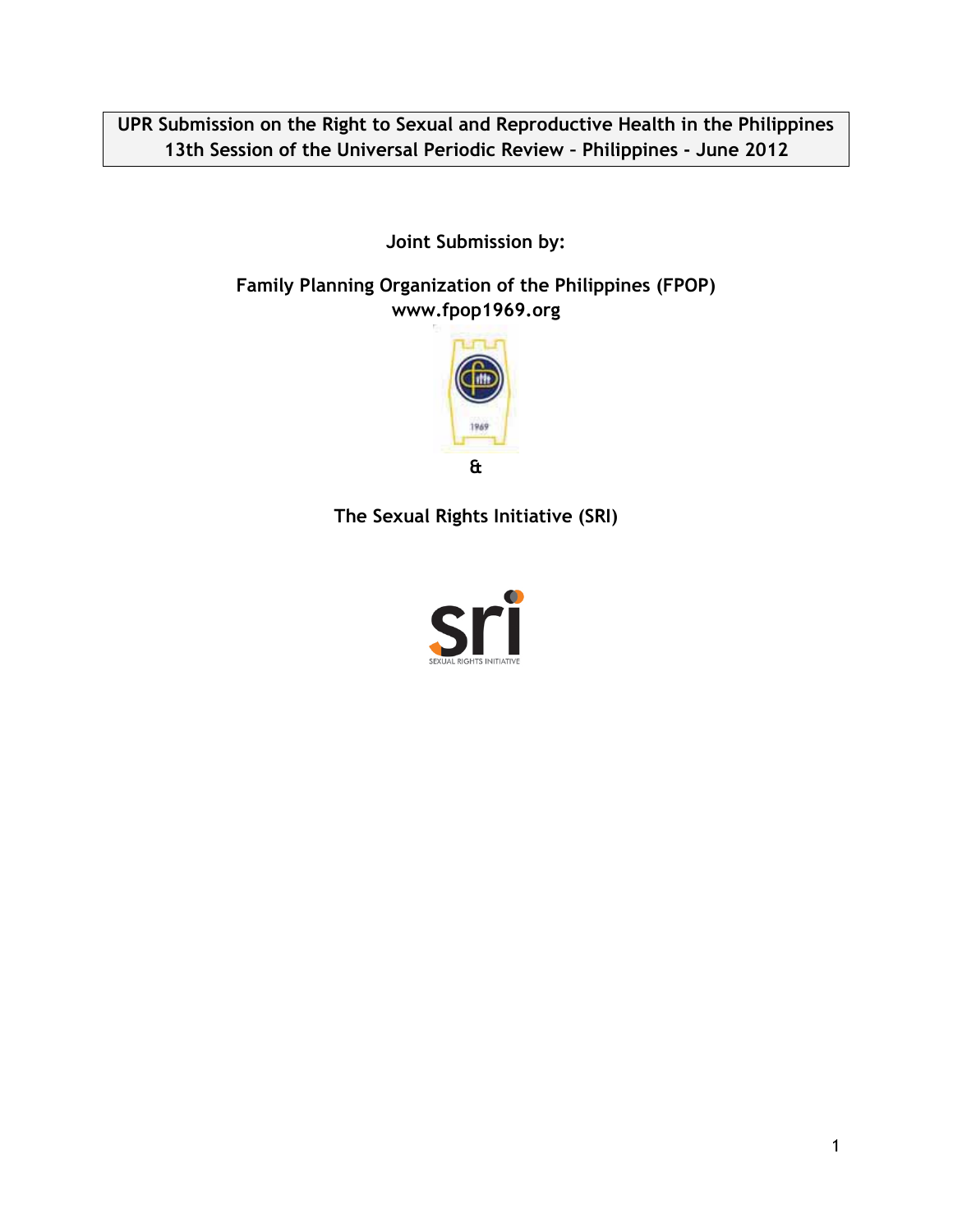**Joint Submission of the Family Planning Organization of the Philippines<sup>1</sup> (FPOP) and the Sexual Rights Initiative<sup>2</sup> (SRI) on the Right to Sexual and Reproductive Health in the Philippines** 

## **Universal Periodic Review of the Philippines – June 2012**

KEY WORDS: Sexual Reproductive Health Rights; Maternal Mortality; Family Planning; Contraception; Unsafe Abortion; Sexuality Education; Young People; Women; Right to Health; Non-Discrimination; Right to Life;

# **Introduction**

- 1. The Government of the Republic of the Philippines's failure to provide access to a full range of sexual and reproductive health (SRH) information, supplies and services has resulted in unnecessary and highly preventable maternal deaths, unplanned pregnancies and unsafe abortions.
- 2. Civil society organizations in collaboration with progressive legislators and government officials have been working for 10 years to have a comprehensive national SRH law aimed at providing a full-range of SRH services and information to those who need it. For the past four Congresses, anti-reproductive health (RH) legislators, with the help of the Roman Catholic hierarchy have been successful in blocking the passage of such a bill. Despite such stubborn resistance from anti-RH groups and advocates, Philippine President Benigno S. Aquino III, however, declared his support for the passage of RH Bill into law.
- 3. Based on its experience of providing SRH services to men, women and young people in 28 community health clinics across 25 provinces, FPOP sees the urgent need for the passage of a comprehensive RH law and policy to enable:
	- Adequate number of midwives to provide support to pregnant women in every municipality.
	- Full range of family planning methods and services.

<sup>&</sup>lt;sup>1</sup> Family Planning Organization of the Philippines (FPOP) is a nationwide organization of professional and community-based volunteers providing sexual and reproductive health services, information and education to communities, especially the poor, marginalized, socially excluded and underserved. Currently, we operate 28 Community Health Care Clinics (CHCCs) across 25 provinces to provide a range of reproductive health care services.

<sup>&</sup>lt;sup>2</sup>Sexual Rights Initiative (SRI) is a coalition of organizations that has been advocating for the advancement of human rights in relation to gender and sexuality at the UN Human Rights Council since 2006. The SRI partners are: Action Canada for Population and Development (Canada), Creating Resources for Empowerment in Action (India), Egyptian Initiative for Personal Rights (Egypt), Federation for Women and Family Planning (Poland), and Akahata (Argentina)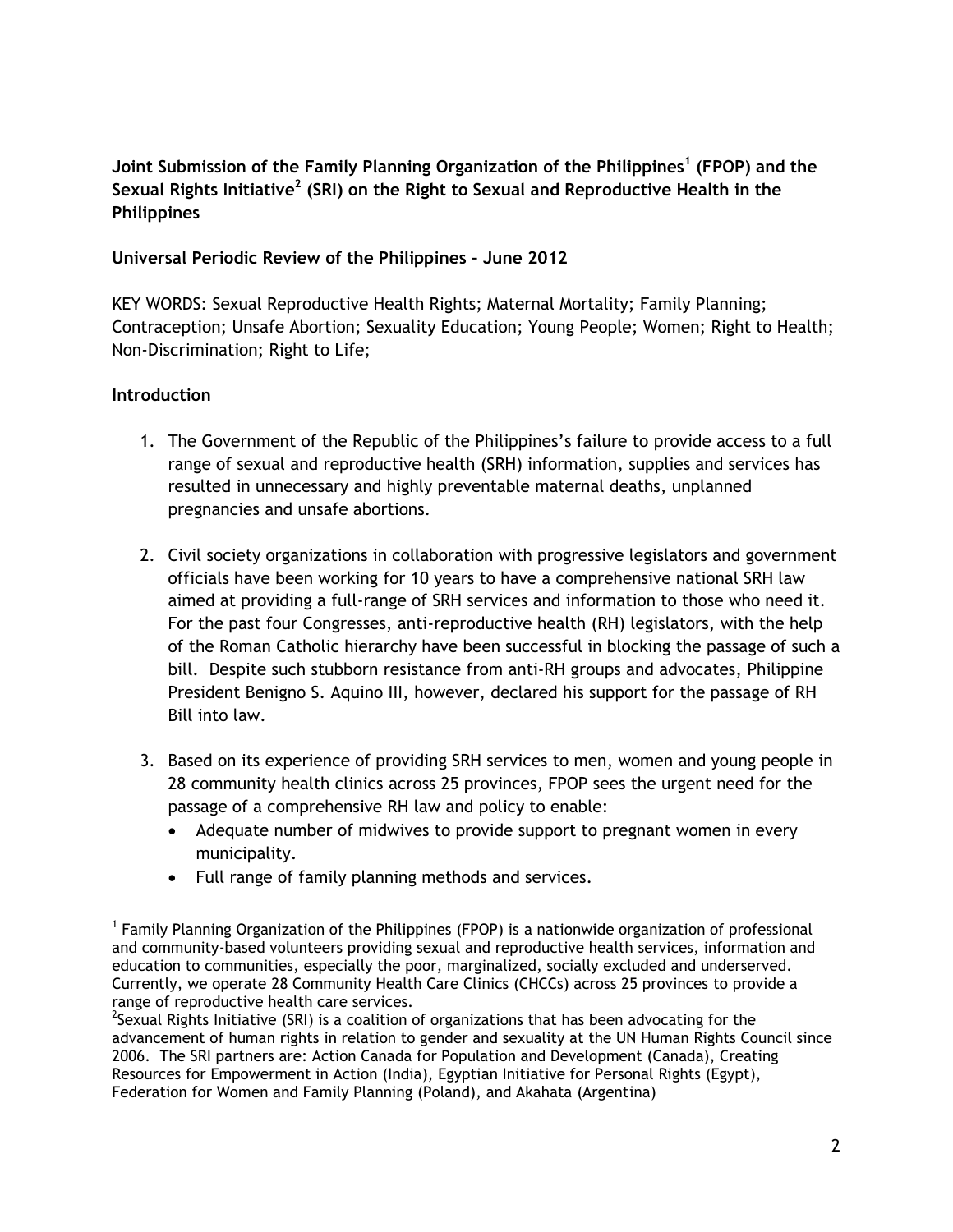- Conduct of Maternal Death Review.
- Procurement and distribution of FP supplies.
- Mandatory age-appropriate SRH education.
- 4. In addition, FPOP is very concerned that abortion remains a criminal offense in all circumstances, even when a woman's pregnancy will put her own life at risk or even when the pregnancy resulted from incest or rape. Such laws are incompatible with human rights and contribute to high rates of maternal death in the Philippines.

## **International Obligations**

- 5. The Philippines is among the states that affixed its signature in international agreements that seek to promote, protect, and fulfill the sexual and reproductive health and rights (SRHR) of its people. These are the Beijing Declaration and Platform of Action, the Programme of Action of the International Conference on Population and Development, the commitment to pursue and achieve the Millennium Development Goals by 2015, the Convention on the Elimination of Discrimination against Women, the Convention on the Rights of the Child, and the International Covenant on Economic, Social, and Cultural Rights.
- 6. The abovementioned instruments reaffirm and recognize that it is the duty of the Government of the Republic of the Philippines (GRP) to undertake actions to the maximum of its available resources to realize the rights of individuals, especially women and young persons, to life, health, security of persons, protection from all forms of discrimination on the basis of age, sex, race, and creed.
- 7. While this is a laudable and positive step of the Government of the Republic of the Philippines (GRP) towards fulfilling the people's *right to the highest attainable standard of physical and mental health*, the government's failure to develop national legislations and programmes at the local level is a violation of the human rights of people living in the Philippines. The United Nations Population Fund (UNFPA) and the Philippine National Economic and Development Authority are one in the belief that at the rate the country is going, the Philippines is unlikely to achieve MDG 5 on reducing maternal mortality.
- 8. The GRP's failure to address its population's SRHR needs has resulted in unnecessary and highly preventable maternal deaths and unplanned pregnancies among women of reproductive age.

## **On Maternal Health and the Right to Life**

9. The biggest SRHR challenge for the Philippines right now is on how to make the country safe for pregnant women. Women's rights to life and to the highest attainable standard of health are in peril. Everyday 11 women die due to preventable pregnancy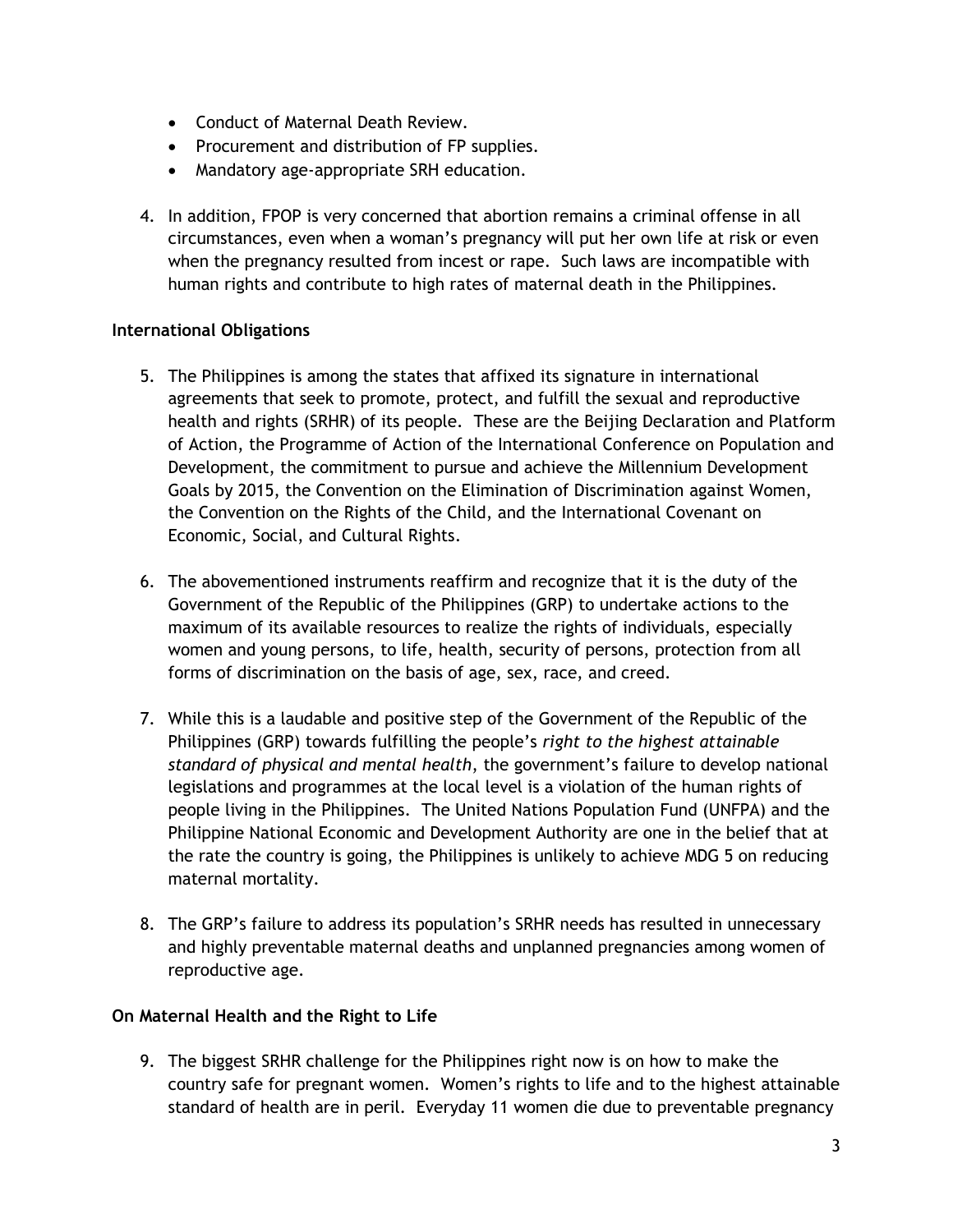related causes. These deaths can be prevented by access to reproductive health services, including family planning, and rights-based policies informed by the best available medical evidence.

- 10. More than one-third of the Philippine population, approximately 23 million, are women of reproductive age (15-49 years of age). More than 10 million women are at risk of unintended pregnancies<sup>3</sup>. In 2009, an estimated 1.8 million women experienced an unintended pregnancy<sup>4</sup>. Every year an estimated 4,600 women die and more than 100,000 suffer disability from pregnancy-related causes<sup>5</sup>.
- 11. High rates of maternal death and disability in the Philippines is exacerbated by low contraceptive use. The National Demographic and Health Survey reports that only 34% of women of reproductive age use modern contraceptive methods. 22% of women in the Philippines want to use contraceptives but do not have access to them, this includes 9% of women who want contraceptives to space the timing of their pregnancies and 13% for limiting births) $<sup>6</sup>$ .</sup>

# **Comprehensive Sexuality Education and the Right to Information**

- 12. Close to 18 million Filipinos, aged 15-24, joined the estimated 1.2 billion youth around the globe in 2009<sup>7</sup> implying that many young Filipinos are in search of education  $\mathbf{\hat{a}}$ training opportunities, gainful employment,  $\theta$  adequate healthcare, especially SRH<sup>8</sup>. An increasing proportion (23% in 2002) of young people are sexually active $^9$ . Lack of age-appropriate SRH education and information coupled with inability to access information, services, or supplies necessary for safer sex predisposes Filipino youth to unplanned and unwanted pregnancy.
- 13. Half of the youth was unaware that pregnancy can occur even after only one (1) intercourse. Eighty percent (80%) of early sex were unprotected. As a result, 25% of women between ages 15-24 have begun child bearing. Fifty-five (55) per 1000 births were from women who are 15-19 years of age<sup>10</sup>.
- 14. Pregnant adolescents are at risk of illness and death and are less likely to seek medical help for problems or complications related to their reproductive health. Children born to adolescent girls are more likely to die before their first birthday and more likely to have low birth weights, which increases the risk for serious illness and death $^{11}$ .

 3 *In Brief: Meeting Women's Contraceptive Needs in the Philippines*. Guttmacher Institute, 2009. <sup>4</sup> NDHS, 2008.

<sup>&</sup>lt;sup>5</sup> Situation of the Philippine Population and Reproductive Health, UNFPA. 2009.

<sup>6</sup> NDHS, 2008.

<sup>&</sup>lt;sup>7</sup> Population Reference Bureau, 2009.

<sup>8</sup> Cabigon, J.V., 2010

<sup>9</sup> *Situation of the Philippine Population & Reproductive Health*. UNFPA, 2008.

 $10$  NDHS, 2008.

<sup>11</sup> Cabigon, J.V., 2010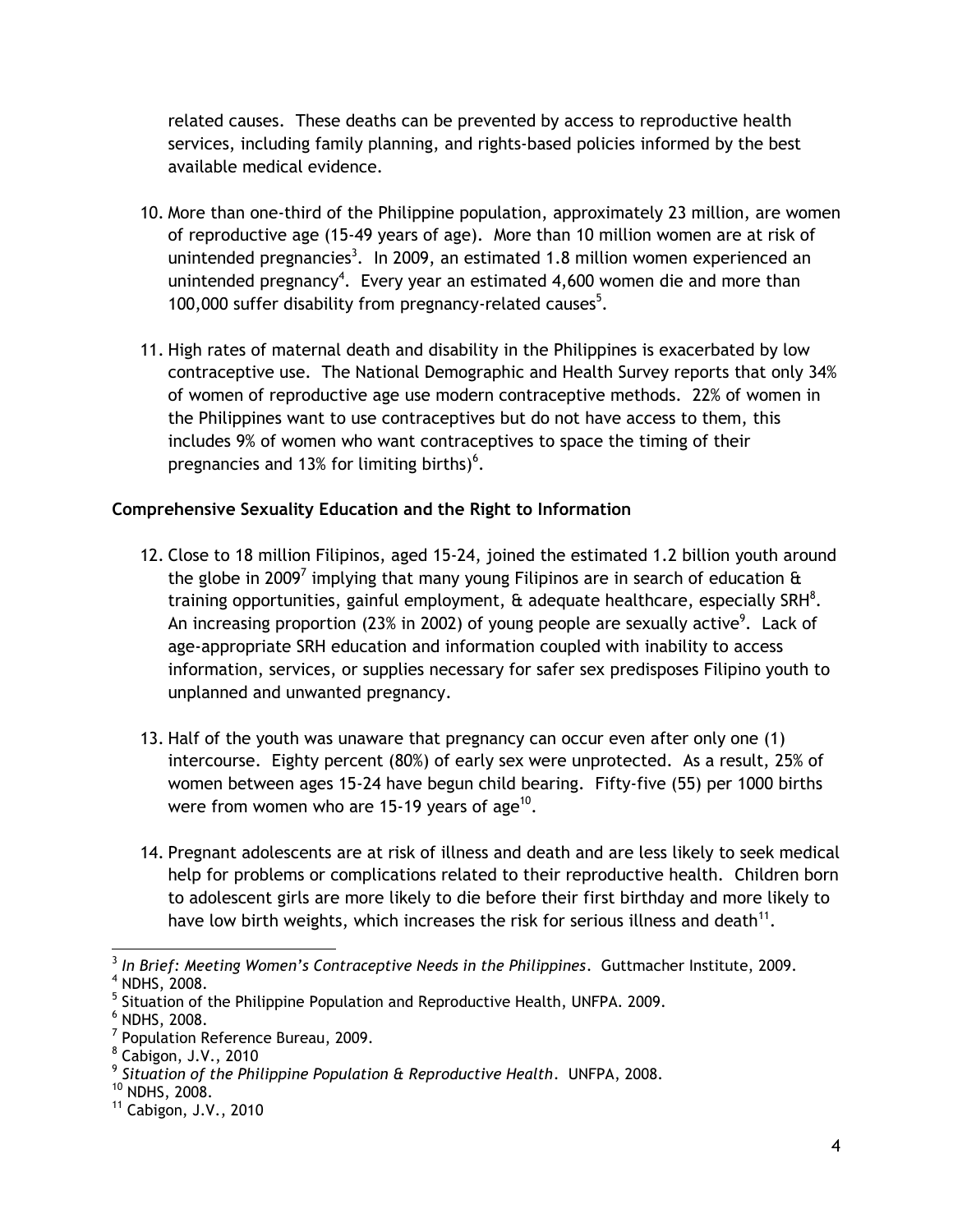15. The Filipino youth is getting information on sexuality from various sources, most notably their peers (who are most likely misinformed), media, and the internet. About 50% of young men believe that there was no chance of them getting HIV and about 25% of them believe that AIDS is curable $^{12}$ .

### **Abortion**

16. The Revised Penal Code of 1930 criminalizes all forms of abortion. There is no legal protection for women who choose to undergo abortion even if their pregnancy puts their life at risk or if their pregnancy was a result of incest or rape. Of the 3.3 million pregnancies in 2008, 54% were unintended<sup>13</sup>. An estimated 563,000 induced abortions occurred, accounting for 1000 maternal deaths in 2009<sup>14</sup>. Because abortion is illegal in the Philippines, there are no facilities where safe abortion procedures can be conducted.

#### **Inconsistent SRHR Policymaking**

- 17. Filipino men and women of reproductive age are on an SRHR rollercoaster. Policies and programs change from one locality to another. For example, Quezon City passed its own RH ordinance which allocates more resources for reproductive health programming on top of the regular health budget, while its neighbor, the City of Manila banned all forms of contraceptives by virtue of Executive Order 003.
- 18. Access to SRHR information and services is also affected by one's socio-economic and demographic status. Women from poorest section of the population, for instance has 3 more children than those who are at the highest quintile, and 2 more than the national average<sup>15</sup>.
- 19. Knowledge of FP is universal. Knowledge alone, though, is inadequate if we do not provide our population with access to correct information and essential and life-saving FP and RH services. It is the GRP's duty to make high quality information and services free, accessible, available, and acceptable to those who need it, including young people. Without a comprehensive national policy on reproductive health, the people are at the mercy of their local chief executives.

#### **Recommendations**

20. The MDG target to reduce maternal mortality to 52/100,000 live births is highly dependent on women having access to a full range of FP and SRH information and

 $14$  ibid.

 <sup>12</sup> *Young Adult Fertility and Sexuality Survey*. University of the Philippines Population Institute, 2008.

<sup>13</sup> *In Brief: Meeting Women's Contraceptive Needs in the Philippines*. Guttmacher Institute, 2009.

<sup>&</sup>lt;sup>15</sup> National Demographic and Health Survey, 2008.